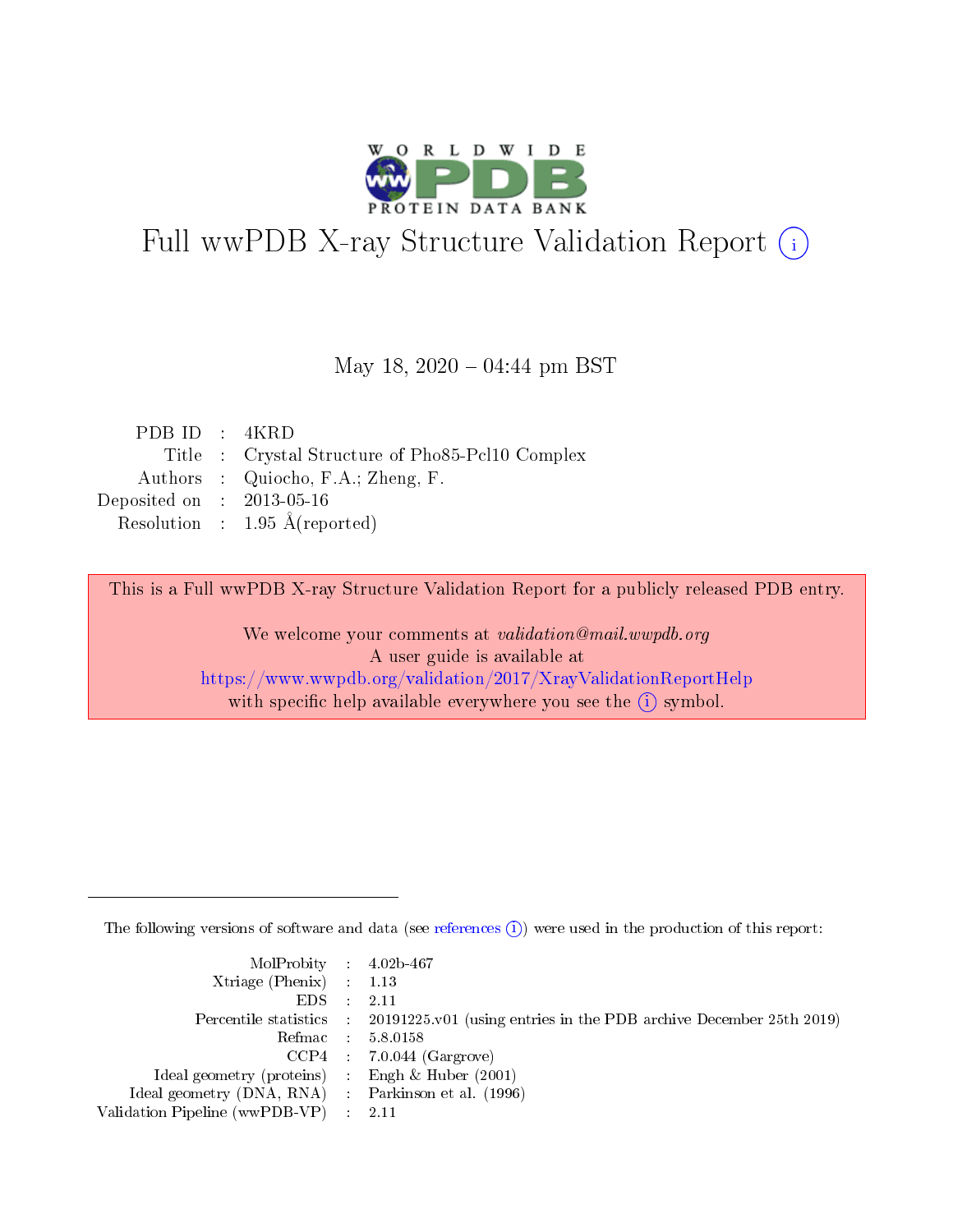# 1 [O](https://www.wwpdb.org/validation/2017/XrayValidationReportHelp#overall_quality)verall quality at a glance  $(i)$

The following experimental techniques were used to determine the structure: X-RAY DIFFRACTION

The reported resolution of this entry is 1.95 Å.

Percentile scores (ranging between 0-100) for global validation metrics of the entry are shown in the following graphic. The table shows the number of entries on which the scores are based.



| Metric                | Whole archive<br>$(\#\mathrm{Entries})$ | Similar resolution<br>$(\#\text{Entries}, \text{resolution range}(\textup{\AA}))$ |
|-----------------------|-----------------------------------------|-----------------------------------------------------------------------------------|
| $R_{free}$            | 130704                                  | $2580(1.96-1.96)$                                                                 |
| Clashscore            | 141614                                  | $2705(1.96-1.96)$                                                                 |
| Ramachandran outliers | 138981                                  | 2678 (1.96-1.96)                                                                  |
| Sidechain outliers    | 138945                                  | 2678 (1.96-1.96)                                                                  |
| RSRZ outliers         | 127900                                  | $2539(1.96-1.96)$                                                                 |

The table below summarises the geometric issues observed across the polymeric chains and their fit to the electron density. The red, orange, yellow and green segments on the lower bar indicate the fraction of residues that contain outliers for  $>=3, 2, 1$  and 0 types of geometric quality criteria respectively. A grey segment represents the fraction of residues that are not modelled. The numeric value for each fraction is indicated below the corresponding segment, with a dot representing fractions  $\epsilon=5\%$  The upper red bar (where present) indicates the fraction of residues that have poor fit to the electron density. The numeric value is given above the bar.

| Mol | Chain | $\vert$ Length | Quality of chain |     |                 |
|-----|-------|----------------|------------------|-----|-----------------|
|     |       | 317            | 3%<br>75%        | 16% | 7%<br>$\bullet$ |
|     |       | 207            | 4%<br>73%        | 18% | 8%              |

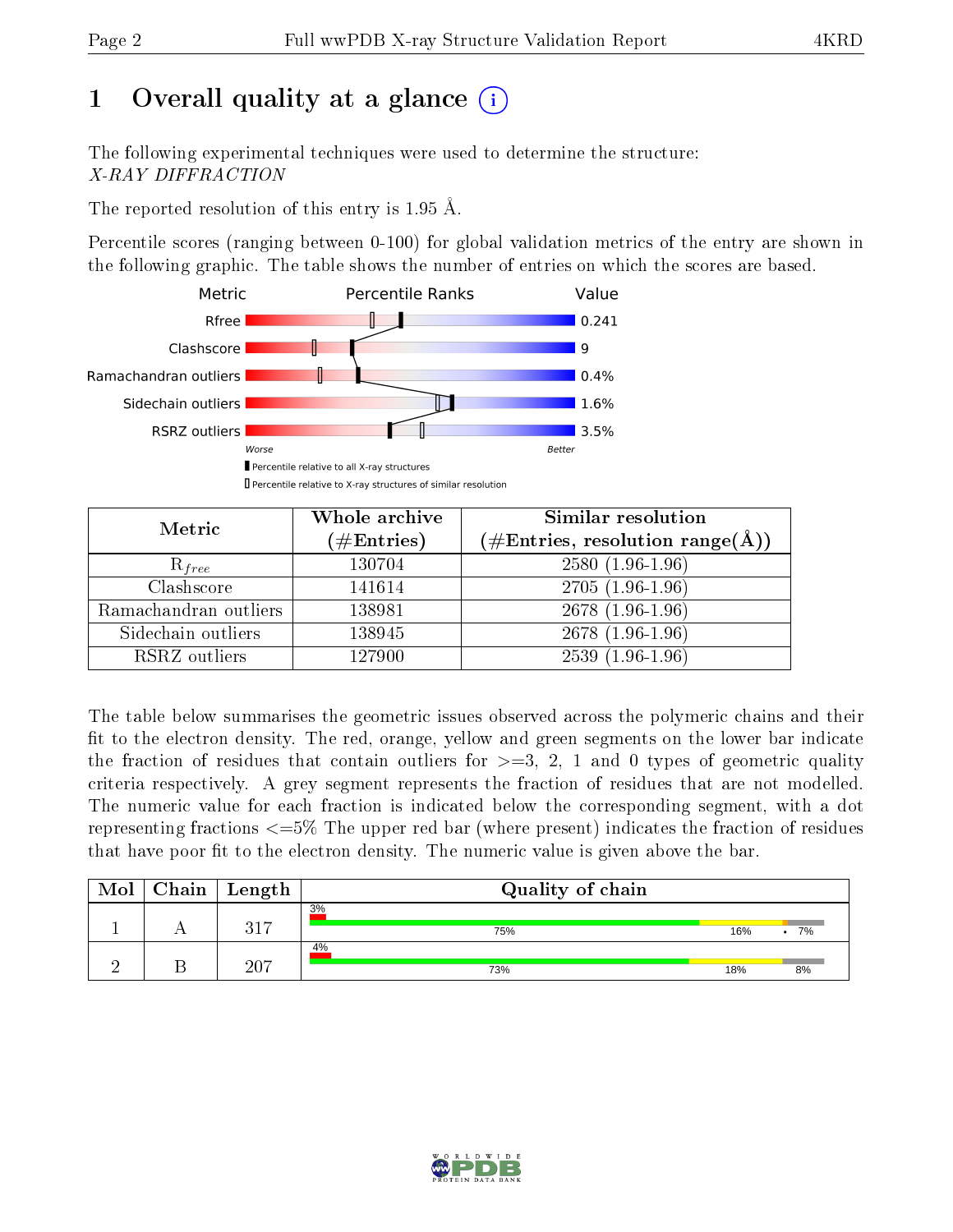# 2 Entry composition (i)

There are 3 unique types of molecules in this entry. The entry contains 4005 atoms, of which 0 are hydrogens and 0 are deuteriums.

In the tables below, the ZeroOcc column contains the number of atoms modelled with zero occupancy, the AltConf column contains the number of residues with at least one atom in alternate conformation and the Trace column contains the number of residues modelled with at most 2 atoms.

Molecule 1 is a protein called Cyclin-dependent protein kinase PHO85.

| Mol | Chain | Residues | $\rm{Atoms}$       |  |     |  |  | ZeroOcc∣ | $\mid$ AltConf $\mid$ Trace |  |
|-----|-------|----------|--------------------|--|-----|--|--|----------|-----------------------------|--|
|     |       | 294      | l'otal<br>$2360\,$ |  | 401 |  |  |          |                             |  |

There are 12 discrepancies between the modelled and reference sequences:

| Chain | Residue | Modelled   | Actual | Comment               | Reference          |
|-------|---------|------------|--------|-----------------------|--------------------|
| А     | 306     | MET        |        | <b>EXPRESSION TAG</b> | <b>UNP P17157</b>  |
| А     | 307     | GLY        |        | <b>EXPRESSION TAG</b> | <b>UNP P17157</b>  |
| A     | 308     | GLY        |        | <b>EXPRESSION TAG</b> | <b>UNP P17157</b>  |
| А     | 309     | SER.       |        | <b>EXPRESSION TAG</b> | <b>UNP P17157</b>  |
| A     | 310     | ARG        |        | <b>EXPRESSION TAG</b> | <b>UNP P17157</b>  |
| A     | 311     | <b>SER</b> |        | <b>EXPRESSION TAG</b> | <b>UNP P17157</b>  |
| А     | 312     | <b>HIS</b> |        | <b>EXPRESSION TAG</b> | <b>UNP P17157</b>  |
| А     | 313     | <b>HIS</b> |        | <b>EXPRESSION TAG</b> | <b>UNP P17157</b>  |
| A     | 314     | <b>HIS</b> |        | <b>EXPRESSION TAG</b> | <b>UNP P17157</b>  |
| А     | 315     | <b>HIS</b> |        | <b>EXPRESSION TAG</b> | <b>UNP P17157</b>  |
| А     | 316     | <b>HIS</b> |        | <b>EXPRESSION TAG</b> | <b>UNP P17157</b>  |
| А     | 317     | HIS        |        | <b>EXPRESSION TAG</b> | P <sub>17157</sub> |

Molecule 2 is a protein called PHO85 cyclin-10.

| Mol | $\operatorname{\mathsf{Chain}}$ | Residues | Atoms                      |        |       | ZeroOcc | $\mid$ AltConf $\mid$ Trace |  |  |  |
|-----|---------------------------------|----------|----------------------------|--------|-------|---------|-----------------------------|--|--|--|
|     |                                 | 190      | Tota <sub>1</sub><br>-1497 | $962-$ | -252- | - 274   |                             |  |  |  |

Molecule 3 is water.

| Mol | Chain   Residues | Atoms             | ZeroOcc   AltConf |
|-----|------------------|-------------------|-------------------|
|     |                  | Total<br>99<br>99 |                   |
|     |                  | Total<br>⊿u<br>49 |                   |

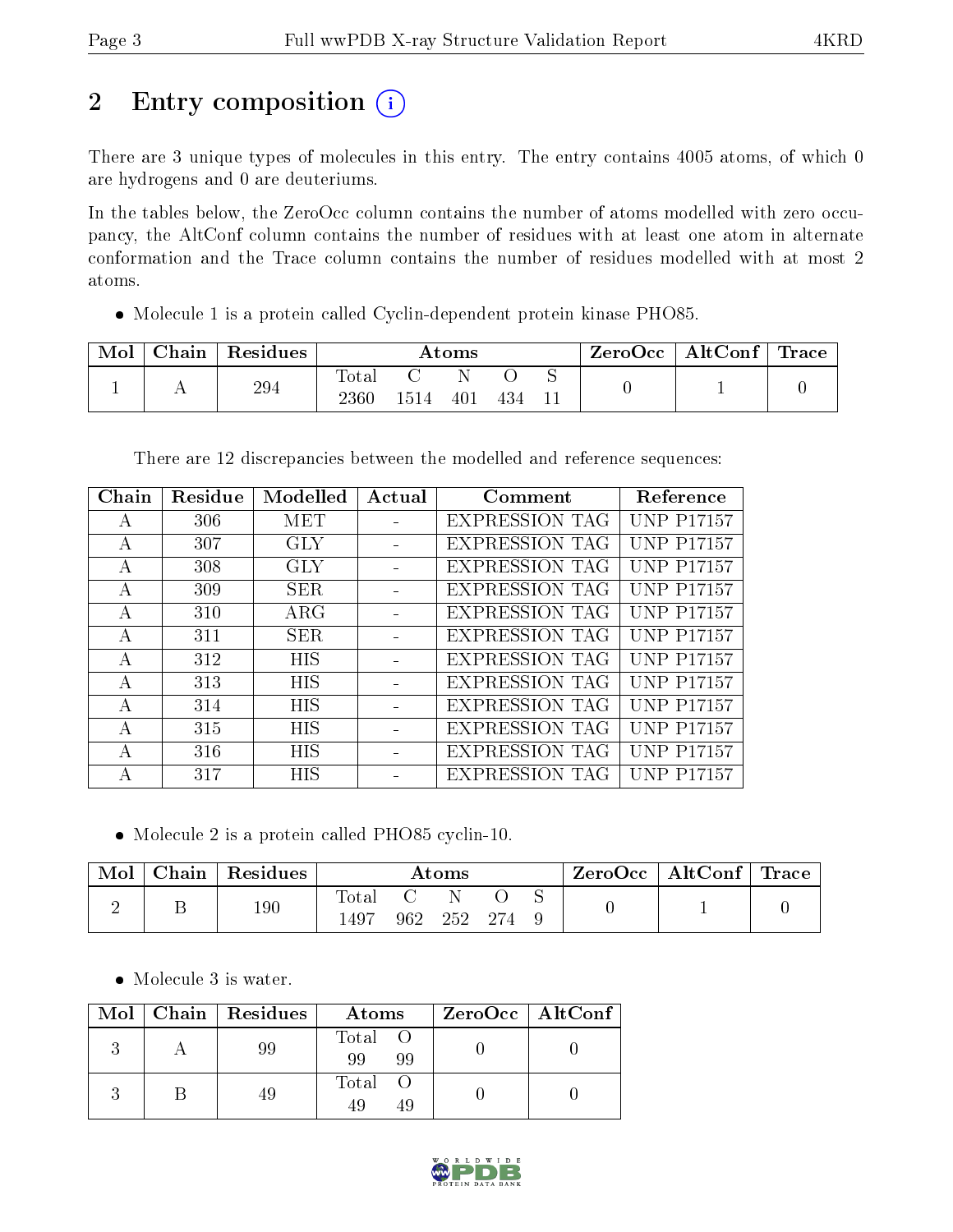# 3 Residue-property plots  $(i)$

These plots are drawn for all protein, RNA and DNA chains in the entry. The first graphic for a chain summarises the proportions of the various outlier classes displayed in the second graphic. The second graphic shows the sequence view annotated by issues in geometry and electron density. Residues are color-coded according to the number of geometric quality criteria for which they contain at least one outlier: green  $= 0$ , yellow  $= 1$ , orange  $= 2$  and red  $= 3$  or more. A red dot above a residue indicates a poor fit to the electron density (RSRZ  $> 2$ ). Stretches of 2 or more consecutive residues without any outlier are shown as a green connector. Residues present in the sample, but not in the model, are shown in grey.



• Molecule 1: Cyclin-dependent protein kinase PHO85

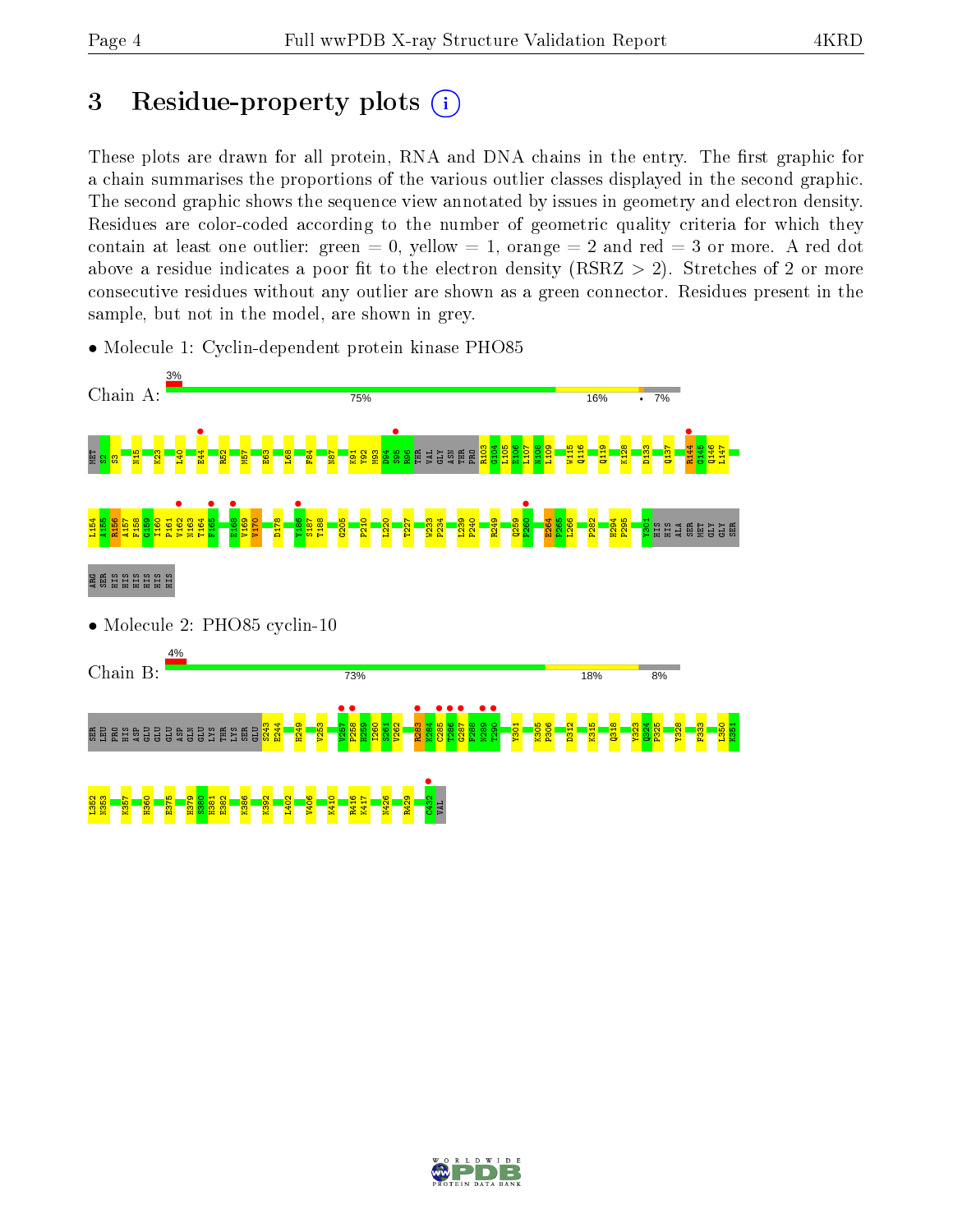# 4 Data and refinement statistics  $(i)$

| Property                                                         | Value                                            | Source     |
|------------------------------------------------------------------|--------------------------------------------------|------------|
| Space group                                                      | P 1 21 1                                         | Depositor  |
| Cell constants                                                   | 50.58Å 66.36Å 78.89Å                             |            |
| a, b, c, $\alpha$ , $\beta$ , $\gamma$                           | $90.00^{\circ}$ $99.21^{\circ}$<br>$90.00^\circ$ | Depositor  |
| Resolution $(A)$                                                 | $49.92 - 1.95$                                   | Depositor  |
|                                                                  | $49.93 - 1.95$                                   | <b>EDS</b> |
| % Data completeness                                              | $95.3(49.92-1.95)$                               | Depositor  |
| (in resolution range)                                            | 99.0 (49.93-1.95)                                | <b>EDS</b> |
| $R_{merge}$                                                      | (Not available)                                  | Depositor  |
| $\mathrm{R}_{sym}$                                               | (Not available)                                  | Depositor  |
| $\sqrt{I/\sigma(I)} > 1$                                         | $3.12$ (at 1.95Å)                                | Xtriage    |
| Refinement program                                               | PHENIX (phenix.refine: 1.5 2)                    | Depositor  |
|                                                                  | 0.194<br>0.241<br>$\mathcal{L}$                  | Depositor  |
| $R, R_{free}$                                                    | $0.194$ ,<br>0.241                               | DCC        |
| $R_{free}$ test set                                              | 1860 reflections $(4.99\%)$                      | wwPDB-VP   |
| Wilson B-factor $(A^2)$                                          | 38.1                                             | Xtriage    |
| Anisotropy                                                       | 0.410                                            | Xtriage    |
| Bulk solvent $k_{sol}(e/\text{\AA}^3)$ , $B_{sol}(\text{\AA}^2)$ | $0.38$ , 56.9                                    | <b>EDS</b> |
| L-test for twinning <sup>2</sup>                                 | $< L >$ = 0.49, $< L^2 >$ = 0.33                 | Xtriage    |
| Estimated twinning fraction                                      | No twinning to report.                           | Xtriage    |
| $F_o, F_c$ correlation                                           | 0.96                                             | <b>EDS</b> |
| Total number of atoms                                            | 4005                                             | wwPDB-VP   |
| Average B, all atoms $(A^2)$                                     | 44.0                                             | wwPDB-VP   |

Xtriage's analysis on translational NCS is as follows: The largest off-origin peak in the Patterson function is  $6.13\%$  of the height of the origin peak. No significant pseudotranslation is detected.

<sup>&</sup>lt;sup>2</sup>Theoretical values of  $\langle |L| \rangle$ ,  $\langle L^2 \rangle$  for acentric reflections are 0.5, 0.333 respectively for untwinned datasets, and 0.375, 0.2 for perfectly twinned datasets.



<span id="page-4-1"></span><span id="page-4-0"></span><sup>1</sup> Intensities estimated from amplitudes.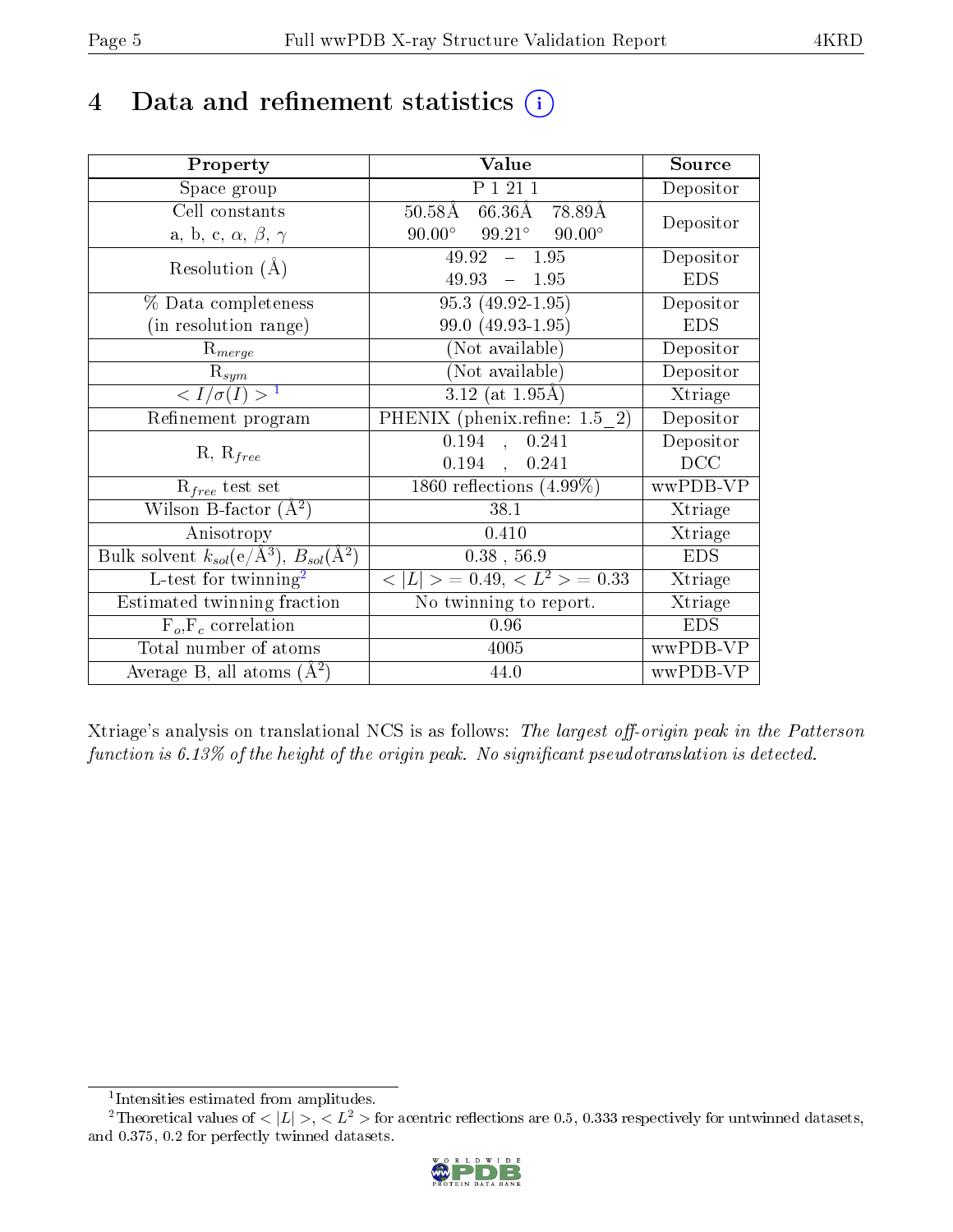# 5 Model quality  $(i)$

## 5.1 Standard geometry  $(i)$

The Z score for a bond length (or angle) is the number of standard deviations the observed value is removed from the expected value. A bond length (or angle) with  $|Z| > 5$  is considered an outlier worth inspection. RMSZ is the root-mean-square of all Z scores of the bond lengths (or angles).

| Chain<br>Mol |     |             | Bond lengths | Bond angles |             |  |
|--------------|-----|-------------|--------------|-------------|-------------|--|
|              |     | <b>RMSZ</b> | $\# Z  > 5$  | RMSZ        | # $ Z  > 5$ |  |
|              |     | 0.41        | 0/2414       | 0.55        | 0/3270      |  |
| $\Omega$     | R   | 0.41        | 0/1519       | 0.51        | 0/2051      |  |
| AĦ           | Αll | 0.41        | 0/3933       | 0.53        | 0/5321      |  |

There are no bond length outliers.

There are no bond angle outliers.

There are no chirality outliers.

There are no planarity outliers.

## 5.2 Too-close contacts  $(i)$

In the following table, the Non-H and H(model) columns list the number of non-hydrogen atoms and hydrogen atoms in the chain respectively. The H(added) column lists the number of hydrogen atoms added and optimized by MolProbity. The Clashes column lists the number of clashes within the asymmetric unit, whereas Symm-Clashes lists symmetry related clashes.

|  |      |      |    | Mol   Chain   Non-H   H(model)   H(added)   Clashes   Symm-Clashes |
|--|------|------|----|--------------------------------------------------------------------|
|  | 2360 | 2356 |    |                                                                    |
|  | 1497 | 1538 | 26 |                                                                    |
|  | 99   |      |    |                                                                    |
|  |      |      |    |                                                                    |
|  | 4005 | 3894 |    |                                                                    |

The all-atom clashscore is defined as the number of clashes found per 1000 atoms (including hydrogen atoms). The all-atom clashscore for this structure is 9.

All (68) close contacts within the same asymmetric unit are listed below, sorted by their clash magnitude.

| Atom-1            | Atom-2                                          |  | Clash<br>overlap (A) |
|-------------------|-------------------------------------------------|--|----------------------|
| 1: A:52: ARG·HH12 | $1 \cdot A \cdot 156 \cdot A \cdot G \cdot NH2$ |  | 1.84                 |



Continued on next page...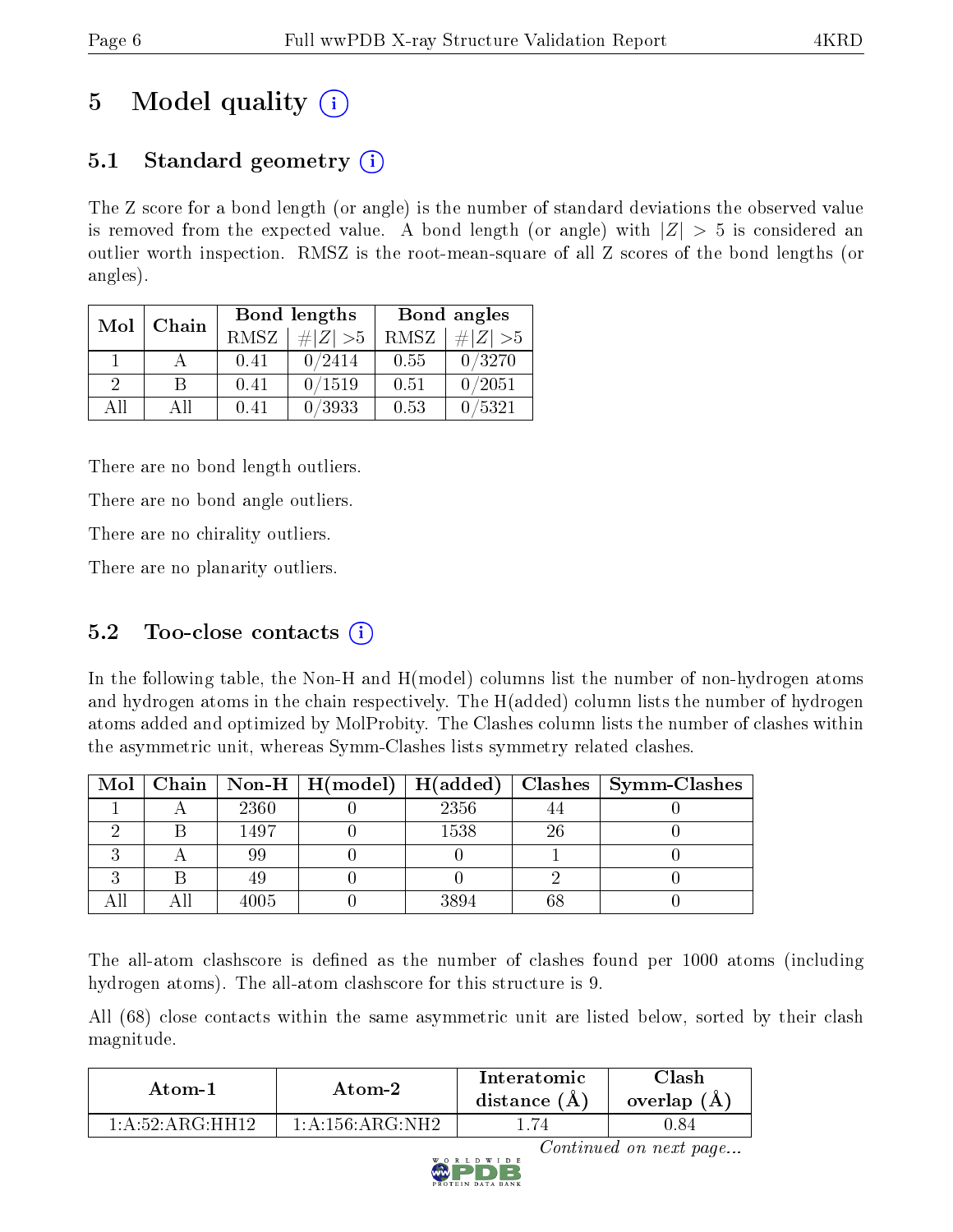| Continuation provided puga          |                      | Interatomic    | Clash           |
|-------------------------------------|----------------------|----------------|-----------------|
| Atom-1                              | Atom-2               | distance $(A)$ | overlap $(\AA)$ |
| 1:A:103:ARG:HD3                     | 1: A:205: GLY:O      | 1.83           | 0.78            |
| 1: A: 107: LEU: HG                  | 1: A:264: GLU:HG2    | 1.71           | 0.73            |
| 1:A:162:VAL:HG13                    | 2:B:375:GLU:OE1      | 1.92           | 0.70            |
| 1: A:52: ARG: HH12                  | 1:A:156:ARG:HH21     | 1.38           | 0.69            |
| 2:B:244:GLU:OE2                     | 2:B:249:HIS:HD2      | 1.76           | 0.68            |
| 1: A: 162: VAL: HG12                | 1:A:164:THR:H        | 1.59           | 0.67            |
| 1:A:52:ARG:NH1                      | 1: A: 156: ARG: HH21 | 1.97           | $0.62\,$        |
| 1: A: 169: VAL: HG23                | 1:A:170:VAL:HG23     | 1.84           | 0.60            |
| 2:B:285:CYS:H                       | 2:B:353:ASN:HD21     | 1.49           | 0.59            |
| 1: A:93:MET:HG2                     | 1:A:105:LEU:HD21     | 1.84           | 0.58            |
| 2:B:258:PRO:HB2                     | 2:B:260:ILE:HG13     | 1.85           | 0.58            |
| 1: A:116: GLN: NE2                  | 1:A:147:LEU:H        | 2.01           | 0.58            |
| 2:B:283:ARG:NH2                     | 2:B:350:LEU:H        | 2.02           | 0.57            |
| 1:A:259:GLN:HE22                    | 1: A:266:LEU:H       | 1.52           | 0.57            |
| 1:A:63:GLU:HG3                      | 3:A:446:HOH:O        | 2.04           | 0.57            |
| 2:B:323:TYR:OH                      | 2:B:379:HIS:HD2      | 1.87           | 0.56            |
| 1:A:162:VAL:HG12                    | 1: A: 163: ASN: N    | 2.22           | 0.55            |
| 1:A:294:HIS:CG                      | 1:A:295:PRO:HD2      | 2.43           | 0.54            |
| 2:B:360:HIS:HD2                     | 3:B:540:HOH:O        | 1.90           | $0.54\,$        |
| 1:A:144:ARG:NH1                     | 1:A:144:ARG:HG2      | 2.23           | 0.53            |
| $1:A:133:\overline{\text{ASP:HB2}}$ | 1: A: 154: LEU: HD12 | 1.91           | 0.53            |
| 1: A: 160: ILE: O                   | 1:A:162:VAL:HG23     | 2.09           | 0.52            |
| 1:A:115:TRP:CZ2                     | 1: A:119: GLN: NE2   | 2.78           | 0.51            |
| 2:B:312:ASP:HA                      | 2: B: 315: LYS: HD2  | 1.93           | 0.50            |
| 1:A:210:PRO:HD2                     | 1: A:220: LEU: HD13  | 1.94           | 0.50            |
| 1: A:227:THR:HG23                   | 1:A:249:ARG:HG3      | 1.94           | 0.50            |
| 2:B:253:VAL:HA                      | 2:B:416:ARG:HD2      | 1.93           | 0.50            |
| 1:A:52:ARG:HH22                     | 1:A:156:ARG:NH2      | 2.10           | 0.49            |
| 2:B:381:HIS:HE1                     | 2:B:392:LYS:O        | 1.95           | 0.49            |
| 1:A:156:ARG:HD3                     | 1:A:157:ALA:O        | 2.11           | 0.49            |
| 1: A: 107: LEU: CG                  | 1:A:264:GLU:HG2      | 2.39           | 0.49            |
| 1:A:187:SER:OG                      | 1: A: 188: THR:N     | 2.46           | 0.49            |
| 1:A:116:GLN:HE22                    | 1:A:146:GLN:HA       | 1.78           | 0.49            |
| 1:A:23:LYS:HE3                      | 1:A:84:PHE:CZ        | 2.48           | 0.49            |
| 2:B:382[B]:GLU:HG3                  | 2:B:386:LYS:HE3      | 1.95           | 0.49            |
| 1:A:162:VAL:HG12                    | 1: A:164:THR:N       | 2.26           | 0.48            |
| $1:A:144:ARG:H\overline{H11}$       | 1:A:144:ARG:HG2      | 1.78           | 0.48            |
| 1: A: 162: VAL: CG1                 | 2:B:375:GLU:OE1      | 2.61           | 0.47            |
| 2:B:333:PHE:CE2                     | 2:B:417:LYS:HD3      | 2.50           | 0.47            |
| 2:B:287:GLY:HA2                     | 2:B:352:LEU:HD23     | 1.96           | 0.47            |
| $1: A:57: \widetilde{MET:HB3}$      | 1:A:68:LEU:HD23      | 1.96           | 0.47            |

Continued from previous page.

Continued on next page...

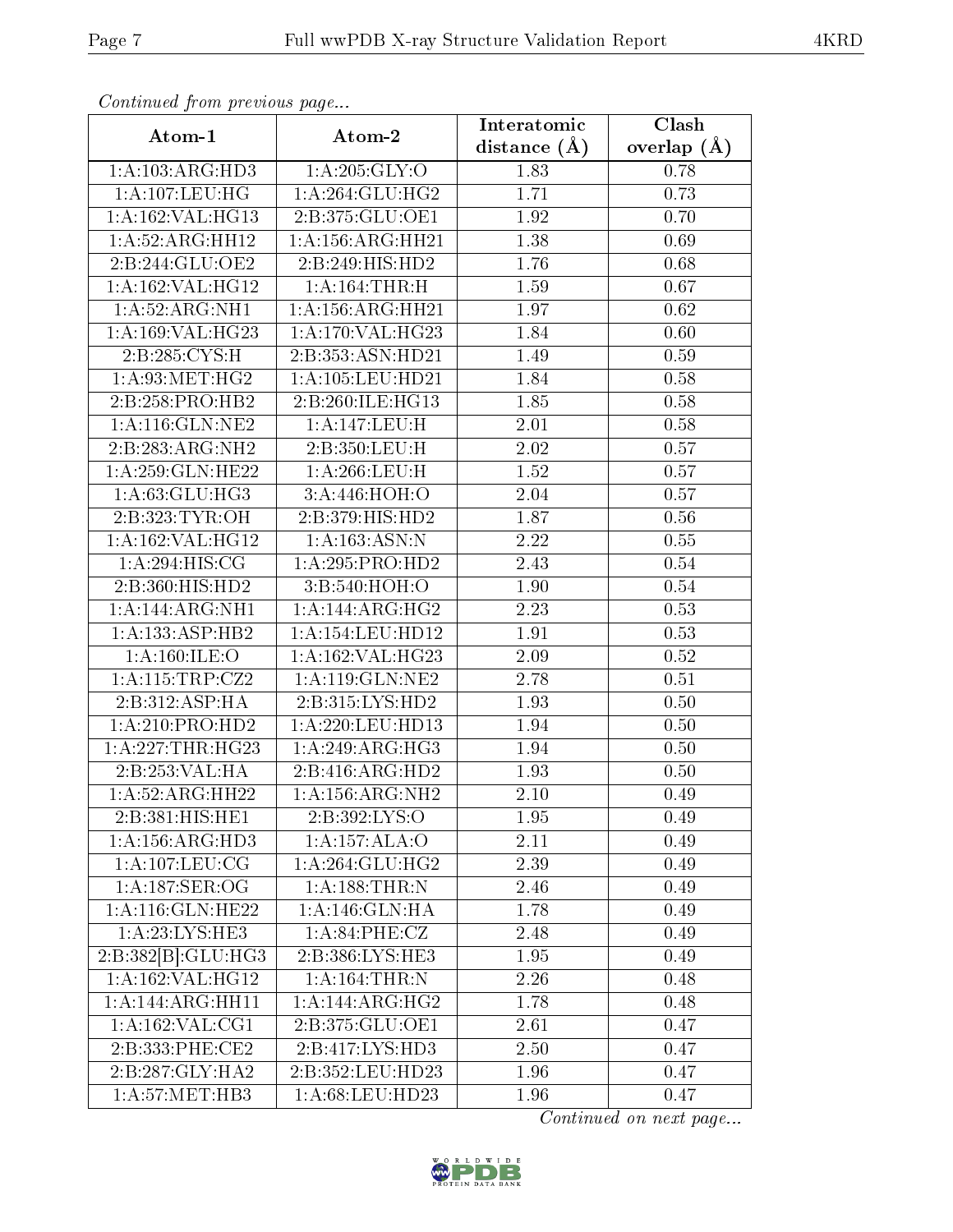| Atom-1                                 | Atom-2                        | Interatomic       | Clash         |
|----------------------------------------|-------------------------------|-------------------|---------------|
|                                        |                               | distance $(\AA)$  | overlap $(A)$ |
| 1:A:178:ASP:CG                         | 1:A:282:PRO:H G3              | $2.36\,$          | 0.46          |
| 1: A:116: GLN: HE22                    | 1:A:147:LEU:H                 | $\overline{1.63}$ | 0.46          |
| 1:A:239:LEU:HA                         | $1:A:240:PRO:\overline{HD3}$  | 1.83              | 0.45          |
| 1:A:162:VAL:CG1                        | 1: A: 163: ASN: N             | 2.78              | $0.45\,$      |
| 2:B:283:ARG:HH22                       | 2:B:350:LEU:H                 | 1.63              | 0.45          |
| 1:A:128:LYS:HA                         | 1: A: 158: PHE: CE2           | 2.52              | 0.45          |
| 2:B:318:GLN:NE2                        | 2:B:328:TYR:OH                | $2.48\,$          | $0.45\,$      |
| 1: A: 233: TRP: N                      | 1:A:234:PRO:HD3               | 2.33              | 0.44          |
| 2:B:426:ASN:OD1                        | 2:B:429:ARG:NH2               | 2.50              | 0.43          |
| 2:B:382[B]:GLU:OE2                     | 2:B:386:LYS:HE3               | 2.19              | 0.43          |
| 2:B:262:VAL:HG23                       | 2:B:325:PRO:HG3               | 2.00              | 0.43          |
| 2:B:402:LEU:O                          | 2: B:406: VAL:HG22            | 2.18              | 0.43          |
| 1:A:52:ARG:HH22                        | 1:A:156:ARG:HH21              | $\overline{1.66}$ | 0.42          |
| 2:B:258:PRO:CB                         | 2:B:260:ILE:HG13              | 2.47              | $0.42\,$      |
| 1:A:44[A]:GLU:O                        | 1:A:44[A]:GLU:HG2             | 2.19              | 0.42          |
| 2:B:301:TYR:OH                         | 2:B:357:LYS:HD2               | $2.19\,$          | 0.42          |
| 2:B:318:GLN:NE2                        | 2:B:318:GLN:HA                | 2.35              | 0.41          |
| 1:A:52:ARG:NH2                         | 1: A: 156: ARG: HH21          | 2.17              | 0.41          |
| $1: A: 107: \overline{\text{LEU:CD1}}$ | 1:A:264:GLU:HG2               | $\overline{2.50}$ | 0.41          |
| 1: A:52: ARG: NH1                      | 1: A: 156: ARG: NH2           | 2.51              | 0.41          |
| 1: A:92: TYR: OH                       | 1: A:109: LEU: HD21           | 2.21              | 0.41          |
| 2:B:243:SER:O                          | 2:B:410:LYS:CE                | 2.69              | 0.41          |
| 1: A:87: ASN:OD1                       | 1: A:91: LYS: HB2             | 2.21              | 0.41          |
| 1: A: 137: GLN: HE21                   | 1:A:137:GLN:HB2               | 1.61              | 0.40          |
| 2:B:305:LYS:HA                         | 2:B:306:PRO:HD3               | 1.94              | 0.40          |
| 2:B:357:LYS:HG3                        | $3: B: 527: \overline{HOH:O}$ | $\overline{2.22}$ | 0.40          |

Continued from previous page...

There are no symmetry-related clashes.

### 5.3 Torsion angles (i)

#### 5.3.1 Protein backbone (i)

In the following table, the Percentiles column shows the percent Ramachandran outliers of the chain as a percentile score with respect to all X-ray entries followed by that with respect to entries of similar resolution.

The Analysed column shows the number of residues for which the backbone conformation was analysed, and the total number of residues.

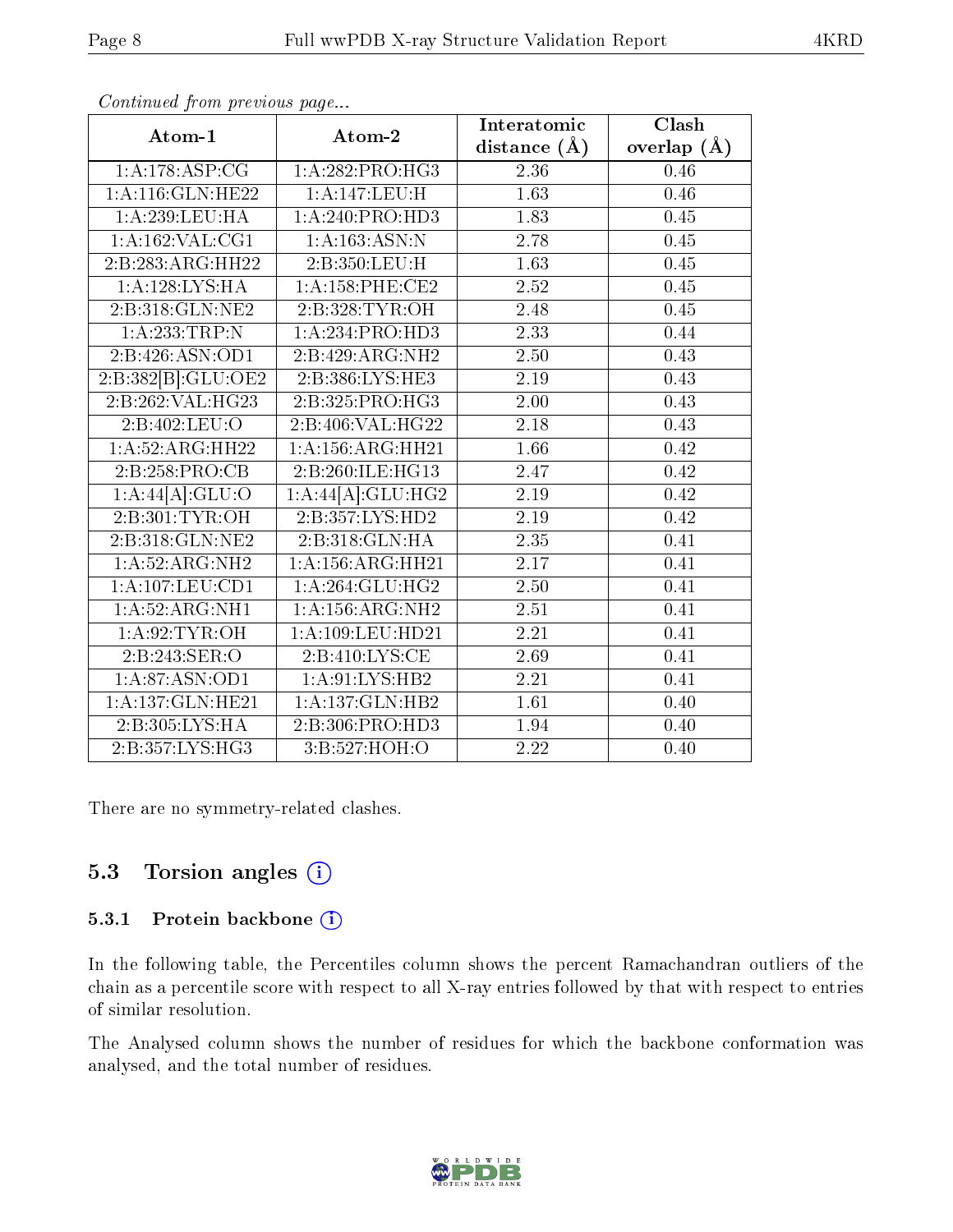|     | $Mol$   Chain | Analysed                      | Favoured         | Allowed   Outliers |          | Percentiles                        |
|-----|---------------|-------------------------------|------------------|--------------------|----------|------------------------------------|
|     |               | $291/317(92\%)$               | 281(97%)         | $8(3\%)$           | $2(1\%)$ | $\prod 11$<br><b>22</b>            |
|     | В             | $189/207(91\%)$   189 (100\%) |                  |                    |          | $\vert$ 100<br>$\vert$ 100 $\vert$ |
| All | All           | $480/524(92\%)$               | $\pm 470~(98\%)$ | 8 (2\%)            | $2(0\%)$ | 22<br>34                           |

All (2) Ramachandran outliers are listed below:

| Mol | Chain | Res | Type |
|-----|-------|-----|------|
|     |       | -70 |      |
|     |       |     | שנ   |

#### 5.3.2 Protein sidechains  $(i)$

In the following table, the Percentiles column shows the percent sidechain outliers of the chain as a percentile score with respect to all X-ray entries followed by that with respect to entries of similar resolution.

The Analysed column shows the number of residues for which the sidechain conformation was analysed, and the total number of residues.

| Mol | Chain | Analysed        | Rotameric   Outliers |           | Percentiles |
|-----|-------|-----------------|----------------------|-----------|-------------|
|     |       | $260/284(92\%)$ | 254 (98\%)           | 6 $(2\%)$ | 42<br>50    |
| 2   |       | 169/194(87%)    | 168 $(99\%)$         | $1(1\%)$  | 85<br>86    |
| All | All   | $429/478(90\%)$ | $422(98\%)$          | $7(2\%)$  | 58<br>62    |

All (7) residues with a non-rotameric sidechain are listed below:

| Mol | Chain        | Res              | Type       |
|-----|--------------|------------------|------------|
|     |              | 3                | <b>SER</b> |
|     |              | 15               | <b>ASN</b> |
|     | $\mathbf{A}$ | 40               | LEU        |
|     |              | 144              | $\rm{ARG}$ |
|     |              | 156              | $\rm{ARG}$ |
|     |              | 264              | GLU        |
| 2   |              | $\overline{283}$ | $\rm{ARG}$ |

Some sidechains can be flipped to improve hydrogen bonding and reduce clashes. All (11) such sidechains are listed below:

| Mol | Chain | Res | L'ype           |
|-----|-------|-----|-----------------|
|     |       | 116 | ا الخب          |
|     |       | 137 | $T_{\rm eff}$ N |

Continued on next page...

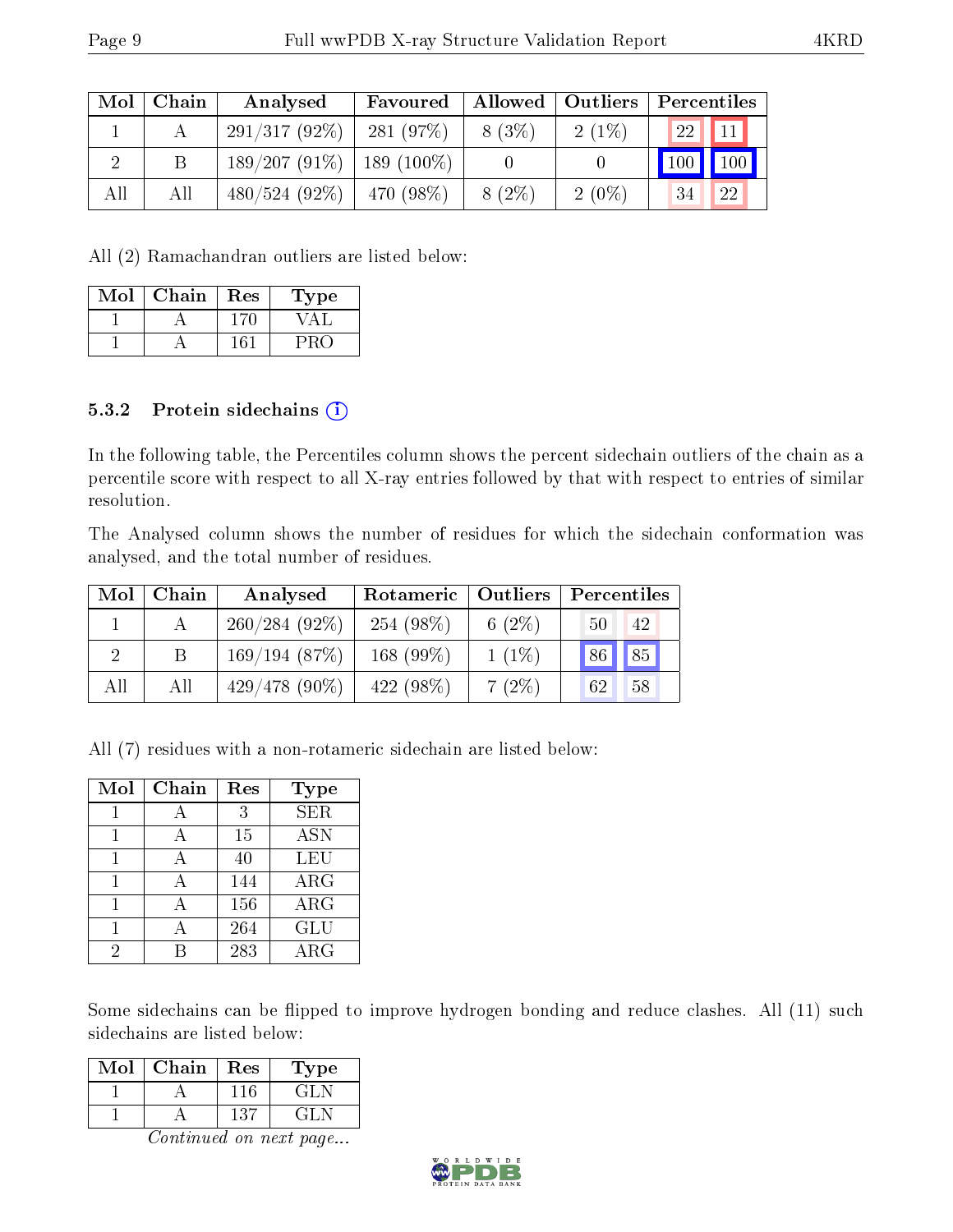| Mol            | Chain | Res | <b>Type</b> |
|----------------|-------|-----|-------------|
| 1              | Α     | 259 | <b>GLN</b>  |
| 1              | А     | 275 | <b>HIS</b>  |
| $\mathbf 1$    | Α     | 293 | HIS         |
| $\overline{2}$ | В     | 249 | HIS         |
| $\overline{2}$ | В     | 318 | GLN         |
| $\overline{2}$ | В     | 353 | <b>ASN</b>  |
| $\overline{2}$ | В     | 355 | GLN         |
| $\overline{2}$ | В     | 379 | <b>HIS</b>  |
| $\overline{2}$ | R     | 381 | HIS         |

Continued from previous page...

#### 5.3.3 RNA (i)

There are no RNA molecules in this entry.

### 5.4 Non-standard residues in protein, DNA, RNA chains  $(i)$

There are no non-standard protein/DNA/RNA residues in this entry.

#### 5.5 Carbohydrates  $(i)$

There are no carbohydrates in this entry.

### 5.6 Ligand geometry  $(i)$

There are no ligands in this entry.

### 5.7 [O](https://www.wwpdb.org/validation/2017/XrayValidationReportHelp#nonstandard_residues_and_ligands)ther polymers  $(i)$

There are no such residues in this entry.

#### 5.8 Polymer linkage issues  $(i)$

There are no chain breaks in this entry.

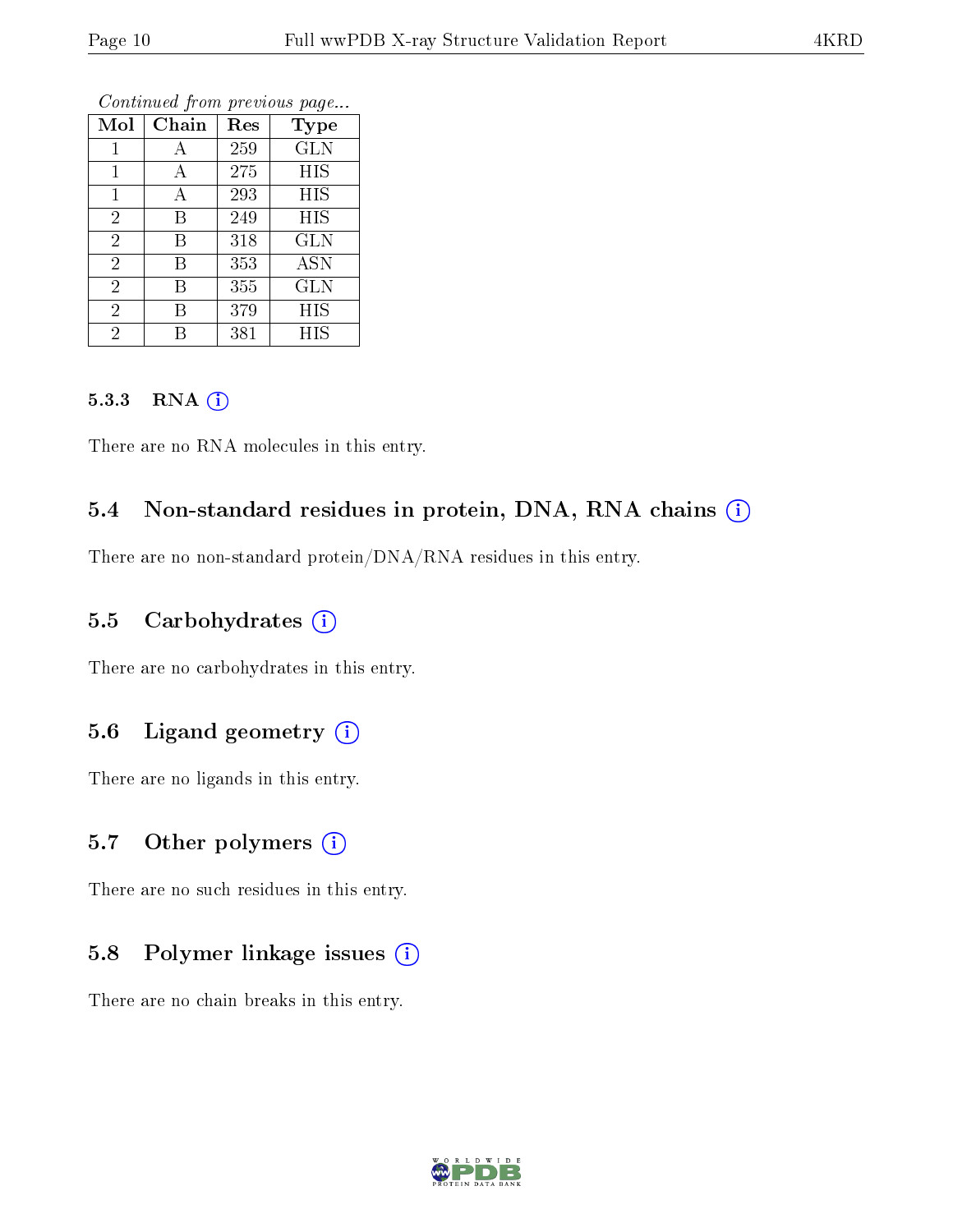# 6 Fit of model and data  $(i)$

## 6.1 Protein, DNA and RNA chains  $(i)$

In the following table, the column labelled  $#RSRZ> 2'$  contains the number (and percentage) of RSRZ outliers, followed by percent RSRZ outliers for the chain as percentile scores relative to all X-ray entries and entries of similar resolution. The OWAB column contains the minimum, median,  $95<sup>th</sup>$  percentile and maximum values of the occupancy-weighted average B-factor per residue. The column labelled ' $Q< 0.9$ ' lists the number of (and percentage) of residues with an average occupancy less than 0.9.

| Mol | Chain | Analysed        | $<$ RSRZ $>$ | $\rm \#RSRZ{>}2$                    | $\mid$ OWAB( $A^2$ ) | $\rm Q\textcolor{black}{<}0.9$ |
|-----|-------|-----------------|--------------|-------------------------------------|----------------------|--------------------------------|
|     |       | $294/317(92\%)$ | 0.20         | $8(2\%)$ 54<br>63                   | 24, 41, 62, 78       |                                |
|     | Β     | 190/207(91%)    | 0.15         | $9(4\%)$ 31<br>41                   | 26, 44, 70, 94       |                                |
| All | All   | $484/524(92\%)$ | 0.18         | $17(3\%)$<br>53<br>$\vert 44 \vert$ | 124, 42, 65, 94      |                                |

All (17) RSRZ outliers are listed below:

| Mol            | Chain              | $\operatorname{Res}% \left( \mathcal{N}\right) \equiv\operatorname*{Res}\left( \mathcal{N}\right)$ | <b>Type</b>          | $_{\rm RSRZ}$ |
|----------------|--------------------|----------------------------------------------------------------------------------------------------|----------------------|---------------|
| $\overline{2}$ | Β                  | 257                                                                                                | VAL                  | 4.6           |
| $\mathbf{1}$   | $\bf{A}$           | 162                                                                                                | <b>VAL</b>           | 4.3           |
| $\mathbf{1}$   | $\overline{\rm A}$ | 165                                                                                                | PHE                  | 4.0           |
| $\mathbf{1}$   | $\overline{A}$     | 186                                                                                                | TYR                  | 3.1           |
| $\overline{2}$ | B                  | 258                                                                                                | PRO                  | 3.0           |
| $\overline{2}$ | B                  | 289                                                                                                | ASN                  | 2.9           |
| $\overline{2}$ | B                  | 287                                                                                                | <b>GLY</b>           | 2.7           |
| $\overline{2}$ | B                  | 286                                                                                                | THR                  | 2.5           |
| $\mathbf{1}$   | $\bf{A}$           | 144                                                                                                | ${\rm ARG}$          | 2.5           |
| $\mathbf{1}$   | $\overline{\rm A}$ | 168                                                                                                | $\operatorname{GLU}$ | 2.5           |
| $\overline{2}$ | B                  | 283                                                                                                | ${\rm ARG}$          | 2.4           |
| $\overline{2}$ | B                  | 285                                                                                                | <b>CYS</b>           | 2.3           |
| $\mathbf{1}$   | $\overline{A}$     | 44[A]                                                                                              | GLU                  | 2.2           |
| $\mathbf{1}$   | $\bf{A}$           | 260                                                                                                | PRO                  | 2.1           |
| $\overline{2}$ | $\boldsymbol{B}$   | 290                                                                                                | THR                  | 2.1           |
| $\mathbf{1}$   | $\overline{A}$     | 95                                                                                                 | SER                  | 2.0           |
| $\overline{2}$ | Β                  | 432                                                                                                | CYS                  | 2.0           |

### 6.2 Non-standard residues in protein, DNA, RNA chains  $(i)$

There are no non-standard protein/DNA/RNA residues in this entry.